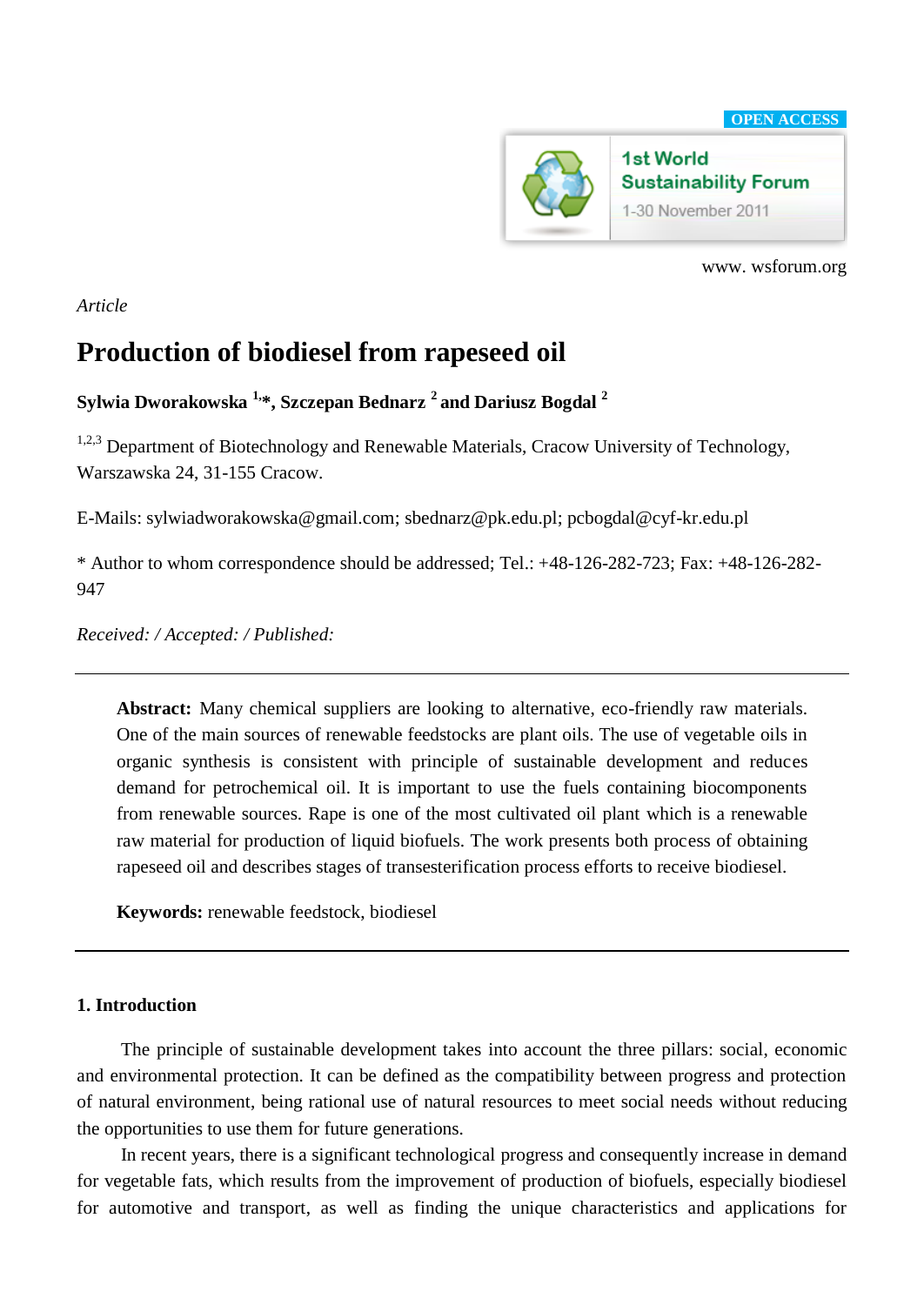oleochemicals. The most popular oil produced in huge quantities by American companies is soybean oil, while in Europe, the most popular and cheap oil is rapeseed oil [1-4].

The term biofuel defines liquid or gaseous fuel produced primarily from biomass and intended for the transport sector. Currently, two types of biofuels are produced on a world scale i.e. bioethanol and biodiesel [4-6]. Bioethanol is an anhydrous ethyl alcohol obtained on a large scale by alcoholic fermentation of sugar from sugar beets, sugarcane, corn, wheat, straw or wood. At present, bioethanol is used in car engines as a maximum of 15% additive to gasoline [4].

However, biodiesel is a natural fuel defined mainly as methyl esters (FAME) of long-chain fatty acids derived from renewable biological sources, such as vegetable oils and animal fats. Compatibility of biodiesel with mineral oils allows to combine them in order to obtain a stable fuel mixture. It can be used in the form of pure methyl esters of fatty acids as well as mixed with diesel fuel containing up to 30% of bio-component [2,6-8].

The idea of using vegetable oils as fuel comes from time when Rudolph Diesel tested them as fuel for engine (about 100 years ago). In the early 70's vegetable oils became an alternative to fossil diesel due to the petrol crisis. Next, in the 80's there was the development of biodiesel production [8]. There are several methods of producing biodiesel from vegetable oils i.e. direct use and blending of raw oils, thermal cracking (pyrolysis), microemulsions and transesterification method, which is mainly used on an industrial scale. Transesterification process involves preparation of esters of lower alcohols and fatty acids of vegetable oils in the reaction of oil mixture with ethyl or methyl alcohol in the presence of catalyst. During the transesterification reaction, glycerol is also created. Apart from oilseeds, also animal fats as well as waste and used oils can found application in this method. The basic oil for biodiesel production is rapeseed oil which is the third oil produced in the world mainly by US, Malaysia and China [1,3,4,6,7,9].

#### **2. The technological process of obtaining biodiesel**

#### *2.1. Preparation of rapeseed oil*

The biodiesel is produced mainly from rapeseed with doubly improved varieties of seeds. The composition of rapeseed oil must meet specific quality requirements that are included in the standard for methyl esters as fuels for diesel engines [2,6].

Vegetable oils can be obtained by mechanical or/and chemical extraction. Crushing of seeds is a traditional way of producing oils using different types of presses. However, chemical extraction is a modern way of obtaining vegetable oils using solvent extracts (e.g. hexane). These methods can be combined e.g. residue after pressing is subjected to solvent extraction. Some smaller plants are rather only press-plants without applying the step of solvent extraction [6].

The process of rapeseed oil preparation consists of seed cleaning, preconditioning, flaking, cooking, screw pressing, solvent extraction, desolventizing, distillation and degumming. Rapeseed cleaning involves aspiration, screen separation to remove oversized particles, and screen separation to remove undersized particles. Next, the whole seeds are preheating prior to processing (to about 30- 40°C) by indirect heating or direct hot air contact. Cell walls must be ruptured in order to extract the oil. Moreover, it allows a solvent to get into cellular structure dissolving and diluting the lipid portions which then are separated from the solid flake. Next, the preheated rapeseed oil is flaked between two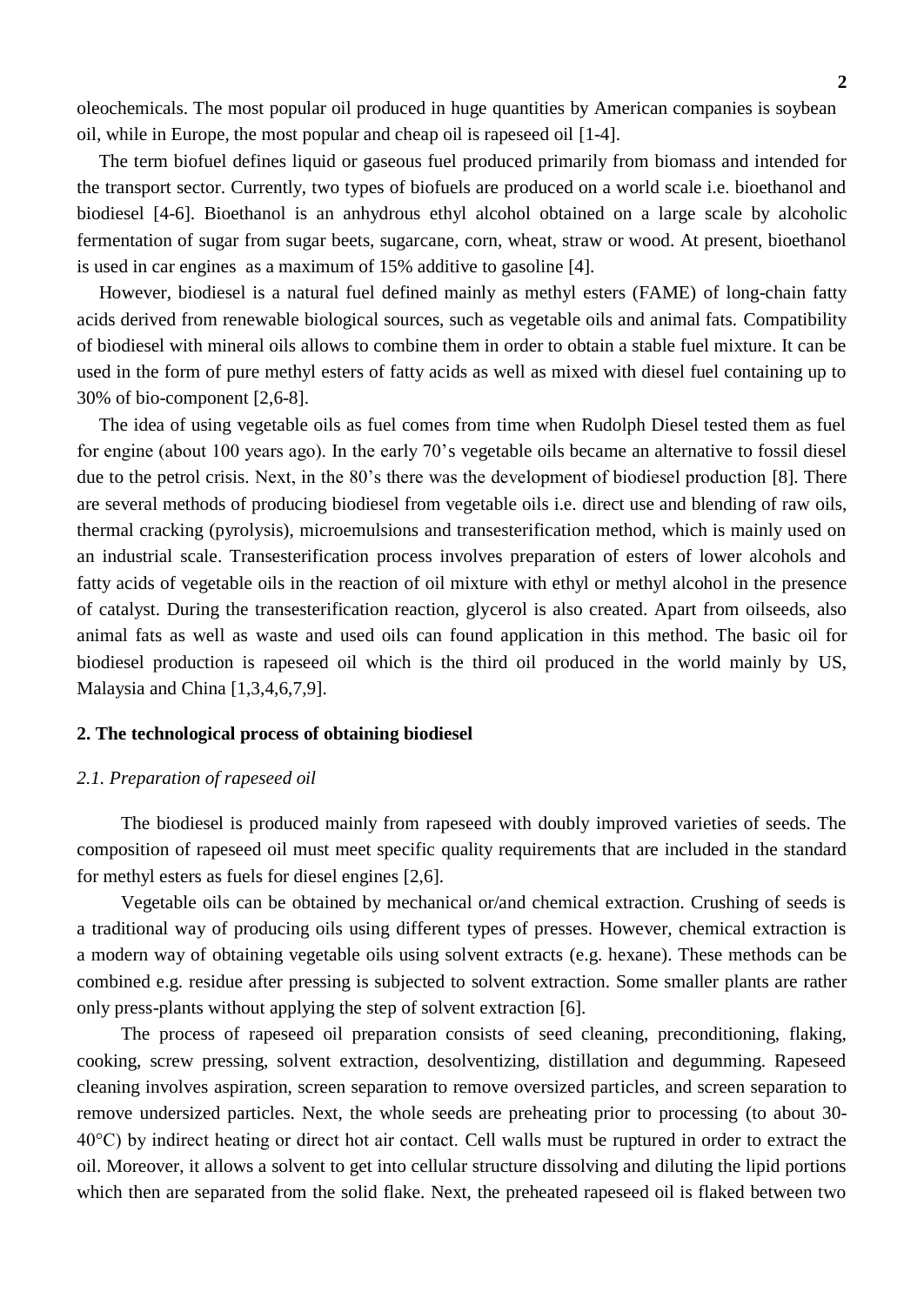smooth surface cast-iron rolls. Extraction of oil from flaked rapeseed proceed mostly by pre-press solvent extraction. Then there is further extraction of oil seeds and press cake with hexane. In the next step, the hexane solvent is removed from the extracted cake and then distilled from the rapeseed oil. The phospholipids or gums need to be removed in a degumming step. Next, free from moisture and cooled oil is transferred to the refining process or into a storage. Crude oil obtained by extraction contain many undesirable substances such as mucoid substances, coloring matters and free fatty acids. Therefore, it has to be refined to obtain a high quality oil. The refining process involves degumming, neutralization, drying, bleaching, and deodorization. Gums compose about 2% of solvent-extracted rapeseed oil. Degumming treatment uses hot water or steam and phosphoric acid, citric acid, or other acidic materials. Precipitated gums are removed by centrifugation. Free fatty acids can be neutralized with alkali solution. After that, the oil is washed with hot water to remove traces of soaps that can reduce stability of oil. Next, the oil is dried to remove traces of water. Bleaching process proceeds by adsorption of the color producing substances on an adsorbent material such as bentonite or Fuller's earth. The next step i.e. deodorization is a vacuum steam distillation process in order to remove trace constituents giving rise to undesirable odors in oils [2,6].

The high contents of free fatty acids and water in the collected oil are responsible for secondary reactions during transesterification. Therefore, a pretreatment of oil is necessary before load the reactor to produce biodiesel. Oil refining aims to remove the excess of phospholipids, salts of iron or copper and obtain low peroxide number as well as low acid number (less than 1mg KOH/g) i.e. low content of free fatty acids which react with basic catalyst during transesterification to form soap making difficult purification of glycerin phase and increasing the demand for catalyst. The presence of phospholipids in the oil increases its resistance to oxidation, but also emulsifying reaction system makes it difficult separation of glycerol and ester phase. The phosphorus content in the oil directed to transesterification shouldn't exceed 10 ppm. Rapeseed oil led to methanolysis should be deprived of moisture (water content<0.5%), because its presence causes the hydrolysis of triacylglycerol, resulting in the formation of free fatty acids. Some factors decide about quality of rape seeds i.e. the degree of seeds maturity, the presence of damaged seeds, seed moisture content and storage times and conditions. Higher free fatty acids content can be stated in the seeds of inferior quality [2,7,8].

#### *2.2. Transesterification of rapeseed oil*

Transesterification is the best way to obtain biodiesel because it is well-known and cheap process which gives less problems for the engines than another methods. In a standard process of production biodiesel from rapeseed oil there are following process steps i.e. esterification of rapeseed oil, separation of esterification products, methanol distillation and purification of the ester. The main stage of the process is based on the transesterification reaction of rapeseed oil with an alcohol (methanol, ethanol) which results in formation of esters of alcohols and glycerol. The reaction is reversible due to formation of water, which is responsible for shifting the equilibrium towards the reagents. In order to move the chemical equilibrium towards the ester, an excess of alcohol is used. The transesterification involves three consecutive and reversible reactions. Each molecule of alcohol makes with the residue of fatty acid a distinct monoester molecule. If the triglyceride contains three different fatty acids in its molecule, a mixture of rapeseed oil esters is obtained [1-4,6,7,9].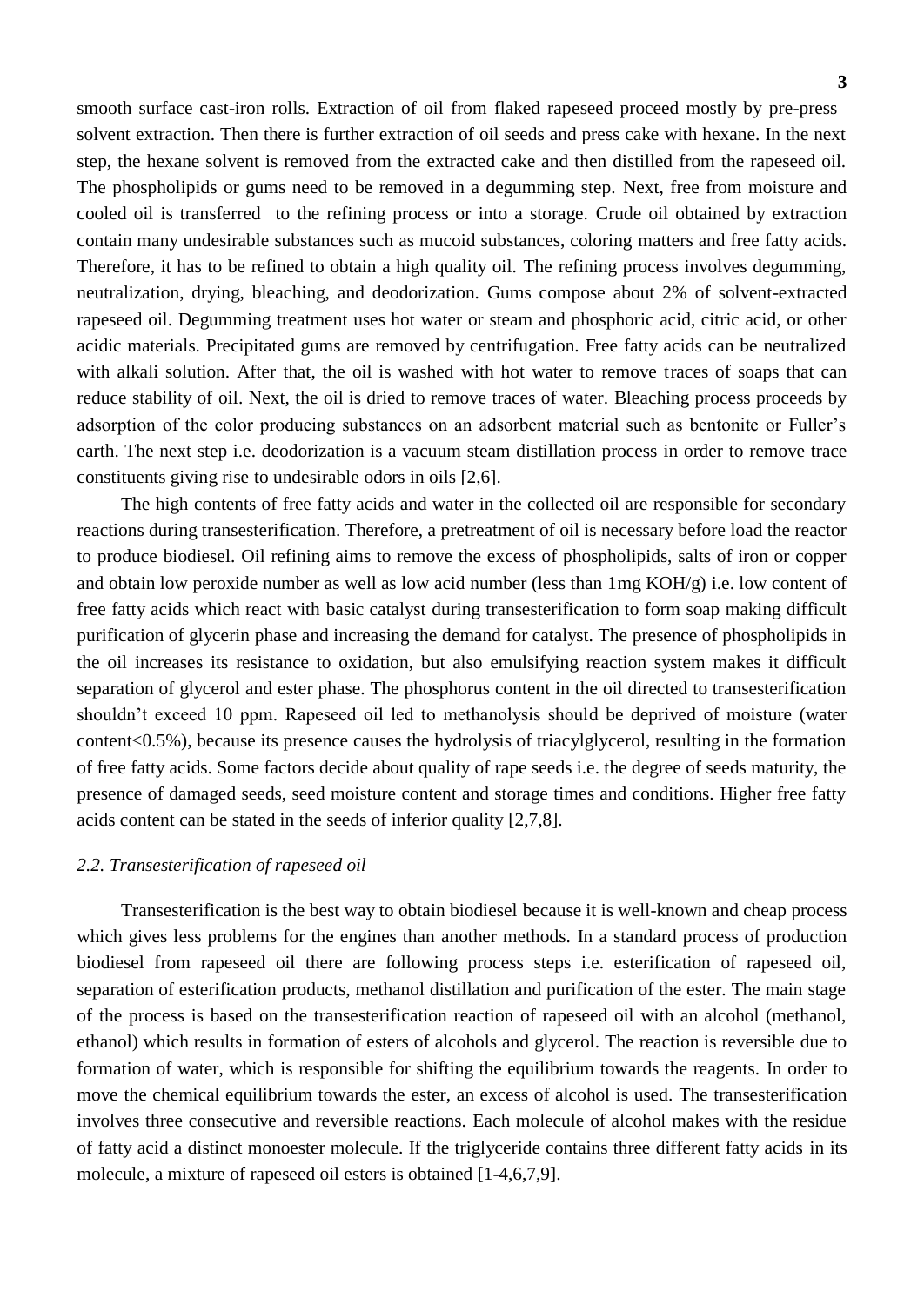There are used various chemical catalysts in the transesterification reaction i.e. acids, alkalis and enzymes. Some of them are the most effective i.e. alkaline catalysts and their methoxides. Only anhydrous reactants should be used, because the water decomposes catalyst and leads the reaction to the side of the reactants. The amount of the catalyst depends on its type, quality of substrates, reaction time and temperature. Its value varies from 0.2% to 2% by mass relative to the weight of oil. Unrefined oil requires more catalyst. Free fatty acids content in oil shouldn't exceed 0.5-1%. The higher the water content in methanol, the greater the consumption of catalyst and higher contents of free fatty acids as well as soaps. Forming of soaps reduces the activity of the catalyst and increases the viscosity, so the separation of the glycerol is more difficult [6,7].

In the majority of the biodiesel production processes, methanol is used, mainly due to the cost and its physical and chemical advantages (polar, shortest chain alcohol and the reactivity is easier).

For the basic-catalysed process, the optimal ratio is 6:1 (alcohol: oil). Applying alkaline catalysts in the reaction allow to carry out the transesterification process at room temperature. The reaction time is very diverse and can vary from several minutes to several hours (typically about 30-60 minutes). Mixing is important because of the lack of mutual solubility of the substrates. Appropriately intensive mixing of reactants increases the contact area. Using the refined oils with a higher purity as well as pure and anhydrous methanol, allows to obtain biodiesel with a high content of methyl ester (96.5- 99%) [1,3,7,9].

In the transesterification reaction, the oil is converted to FAME (Fatty Acid Methyl Ester). The flow, which goes out from the reactor, should be purified. First, the methanol is recovered (94%) and then residue is carried to separation of glycerin. Next, the obtained biodiesel is purified to commit the standards of quality.

The primary by-products generated during the production of biodiesel include: oilseed meal, straw and glycerol. Oilseed meal is produced in the process of pressing oil from rapeseeds. It accounts for 70% by weight, and oil represents the remaining 30%. Oilseed meal can be used as a component of feed or as a component of the binder for the production of smokeless fuel, additive to fuel briquettes and as a basic component of mat to cover mine dumps [7].

Straw is formed at the beginning of the production cycle. Part of straw in the form of chaff can be plowed already on the field and is a valuable organic fertilizer. Properly prepared straw can also be used as a component of the roughage. Straw is also a valuable energy source, because its calorific value is about 30-40% of the calorific value of coal and the ash formed of its combustion can be used as a mineral fertilizer.

Glycerol is a byproduct formed in the esterification of rapeseed oil. In this process also are created soaps and free fatty acids. Glycerol phase constituting concentrated glycerol (about 80% solution) may be transferred to facilities specializing in treatment of glycerol (e.g. cosmetic, pharmaceutical). The cost of obtaining the crude glycerol during esterification of vegetable oils is lower than the cost of traditional methods that had been previously used in splitting of fats. Glycerol from vegetable oils is used both for cosmetic purposes and pharmacology. More often it is an ecological material for the manufacture of certain foods and it is used for making explosives. Using own purification of glycerol, receives an additional by-product in the form of valuable mineral fertilizer. In the case of small factories, where it is uneconomic to build installation of treatment and it is not organized buying glycerol, it can be disposed of by diluting with water in a ratio of 1:100 and added to the slurry [3,7].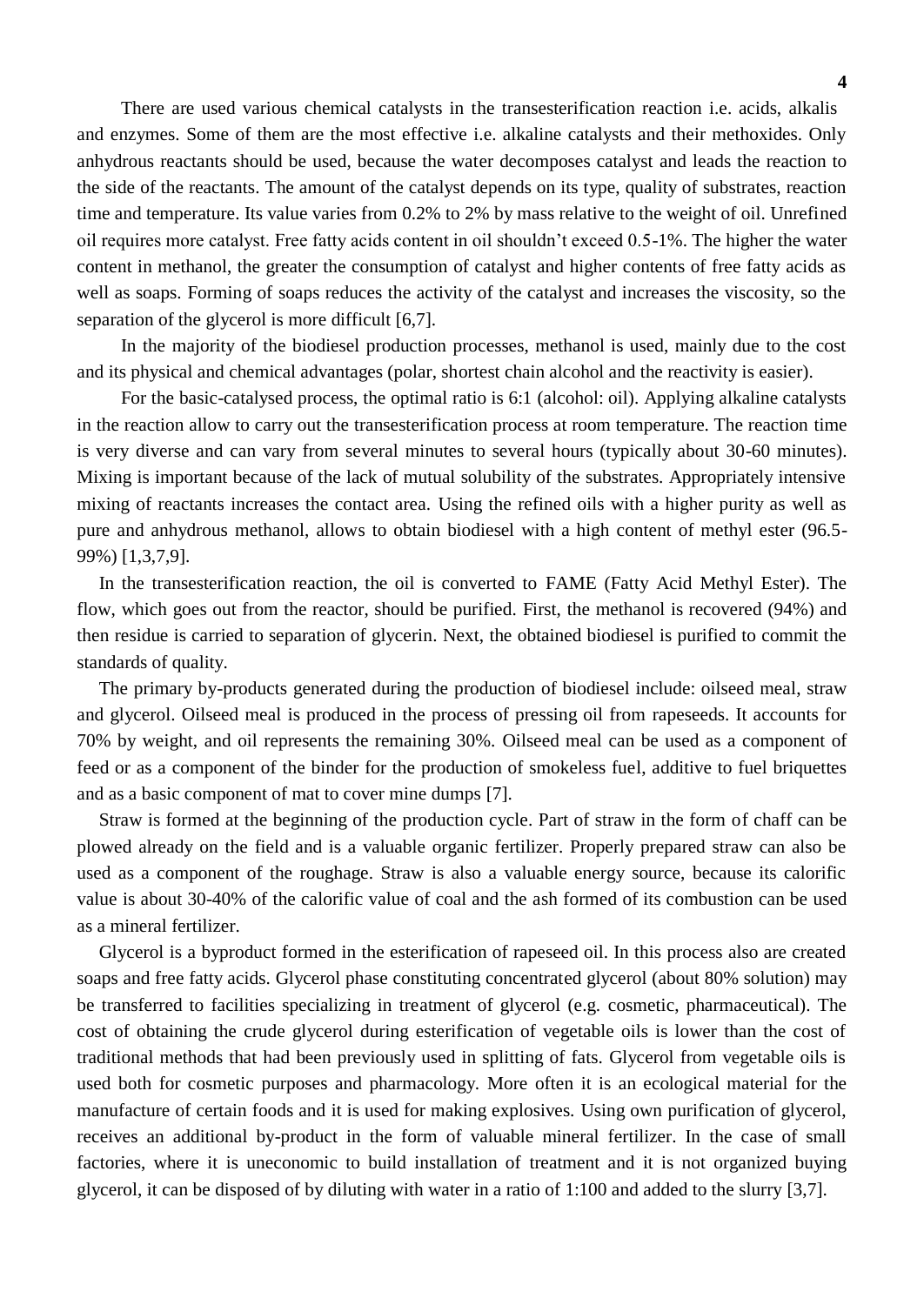Soaps and free fatty acids also may be forwarded to the appropriate processing plants, or used in their own farm. Mud can be a valuable addition to the feed for producing Californian earthworms Biohumus – mineral fertilizer.

Vegetable oil is low-density-energy biomass. It limits the scale of biodiesel production. However, there are advantages of biodiesel plant refinery such as low investment and rapid construction.

The main application of fatty acid methyl esters is biodiesel, generally as mixture with petro-diesel for engine use. After refinement, fatty acid methyl esters can be also used as biodegradable solvents. Additionally, there are a source of many commodity chemicals such as higher alcohols. Glycerol is an important chemical product mainly used in areas such as food, beverage, pharmaceutical, cosmetic, tobacco and paper making.

#### **3. Conclusions**

Legal regulations in force require the use of fuels containing biocomponents from renewable sources. Fuels derived from vegetable oils have widespread applications. However, its use is the most effective while adding to the fossil fuels. Rapeseed oil is the main source of quality biodiesel which is important platform chemicals produced by the oleochemical industry. Transesterification of vegetable oil is a process by which triglycerides react with methanol in the presence of a catalyst to obtain fatty acid methyl esters and glycerol.

#### **Conflict of Interest**

The authors declare no conflict of interest.

#### **References and Notes**

- 1. Agarwal, A.K. Biofuels (alcohols and biodiesel) applications as fuels for internal combustion engines. *Progress in Energy and Combustion Science* **2007**, 33, 233-271.
- 2. Leung, D.Y.C.; Wu, X.; Leung, M.K.H. A review on biodiesel production using catalyzed transesterification. *Applied Energy* **2010**, 87, 1083-1095.
- 3. Gaya, J.C.A.; Patel, M.K. Biodiesel from Rapeseed Oil and Used Frying Oil in European Union; Technical Report by Copernicus Institute for Sustainable Development and Innovation, Utrecht University: Utrecht, The Netherlands, 2003.
- 4. Sunde, K.; Brekke, A.; Birger, S. Environmental Impacts and Costs of Hydrotreated Vegetable Oils, Transesterified Lipids and Woody BTL – A Review. *Energies* **2011**, 4, 845-877.
- 5. Boczar, P. Production and use of biofuels. *Rocz. AR Pozn. CCCLIX* **2004**, 3, 21-29.
- 6. Tyson, K.S.; Bozell, J.; Wallace, R.; Petersen, E.; Moens, L. Biomass Oil Analysis: Research Needs and Recommendations, National Renewable Energy Laboratory, US Department of Energy, NREL/TP-510-34796, 2004.
- 7. Fukuda, H.; Kondo, A.; Noda, H. Biodiesel Fuel Production by Transesterification of Oils. *J. Biosci. Bioeng.* **2001**, 92, 405-416.
- 8. Knothe, G.; Dunn, R.O.; Bagby, M.O. Biodiesel: The Use of Vegetable Oils and Their Derivatives as Alternative Diesel Fuels. In *Fuels and Chemicals from Biomass*, Washington, D.C.; ACS Symp. Ser. 1997, 660, 172-208.